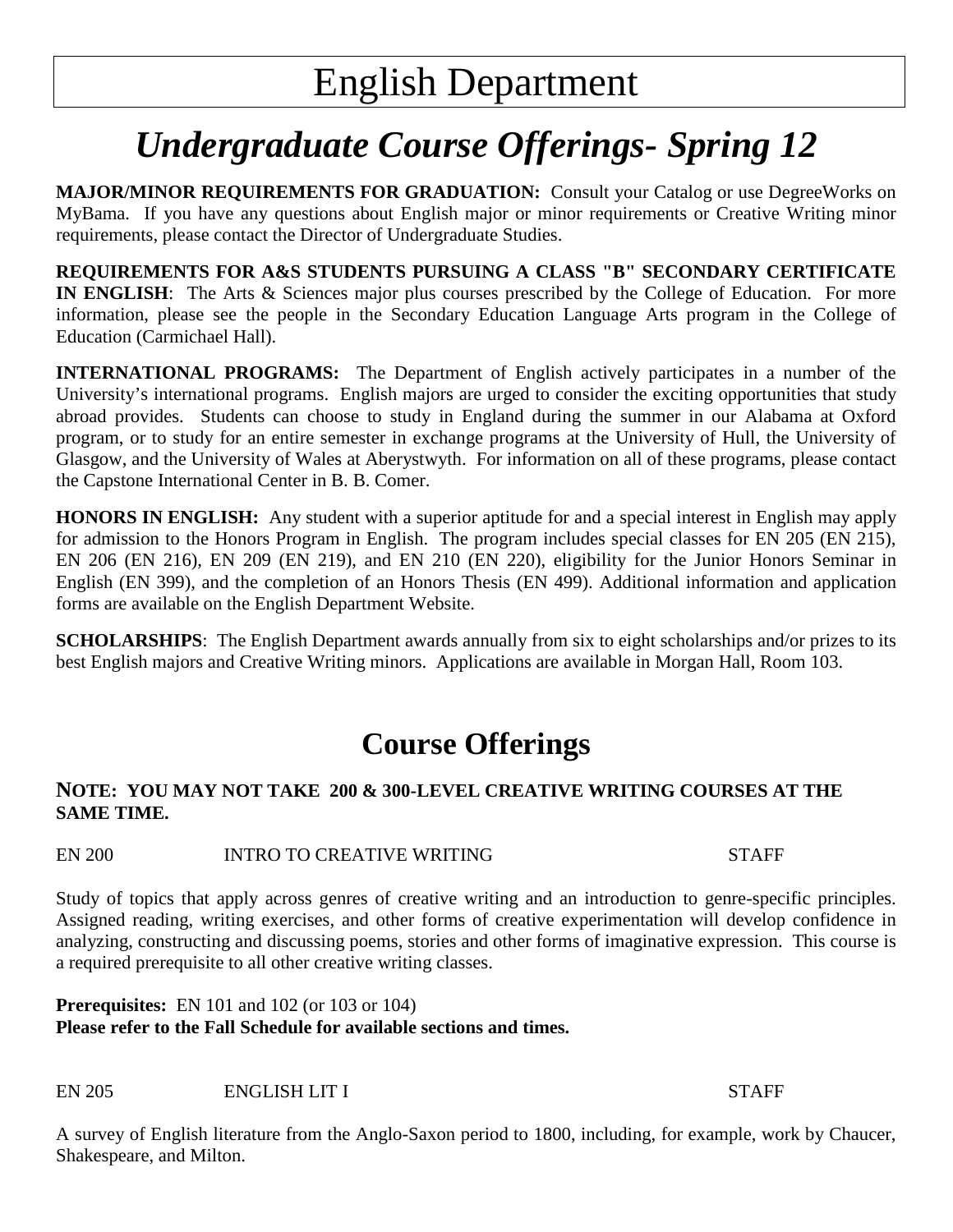# **Prerequisites:** EN 101 and 102 (or 103 or 104) **Please refer to the Fall Schedule for available sections and times.**

| Coleridge, Dickens, Eliot and Yeats. | A survey of English literature from 1800 to the present, including, for example, work by Wordsworth,                        |              |
|--------------------------------------|-----------------------------------------------------------------------------------------------------------------------------|--------------|
|                                      | <b>Prerequisites:</b> EN 101 and 102 (or 103 or 104)<br>Please refer to the Fall Schedule for available sections and times. |              |
| <b>EN 207</b>                        | <b>WORLD LIT I</b>                                                                                                          | <b>STAFF</b> |
|                                      | Survey of World Literature from the Classical Period to the Renaissance.                                                    |              |
|                                      | <b>Prerequisites:</b> EN 101 and 102 (or 103 or 104)<br>Please refer to the Fall Schedule for available sections and times. |              |
| <b>EN 208</b>                        | WORLD LIT II                                                                                                                | <b>STAFF</b> |
|                                      | Survey of World Literature from the Enlightenment to the Modern Period.                                                     |              |
|                                      | <b>Prerequisites:</b> EN 101 and 102 (or 103 or 104)<br>Please refer to the Fall Schedule for available sections and times. |              |
| <b>EN 209</b>                        | <b>AMERICAN LIT I</b>                                                                                                       | <b>STAFF</b> |
| Emerson, Melville, and Whitman.      | Survey of American literature from its beginnings to 1865, including, for example, work by Poe, Thoreau,                    |              |
|                                      | <b>Prerequisites:</b> EN 101 and 102 (or 103 or 104)<br>Please refer to the Fall Schedule for available sections and times. |              |
| EN 210                               | AMERICAN LIT II                                                                                                             | <b>STAFF</b> |
| Hemingway, Faulkner and Morrison.    | Survey of American literature from 1865 to the present, including, for example, work by Twain, Dickinson,                   |              |
|                                      | <b>Prerequisites:</b> EN 101 and 102 (or 103 or 104)<br>Please refer to the Fall Schedule for available sections and times. |              |
| <b>EN 216</b>                        | HONORS ENGLISH LIT II                                                                                                       | <b>STAFF</b> |

Honors section of EN 206.

EN 206 ENGLISH LIT II STAFF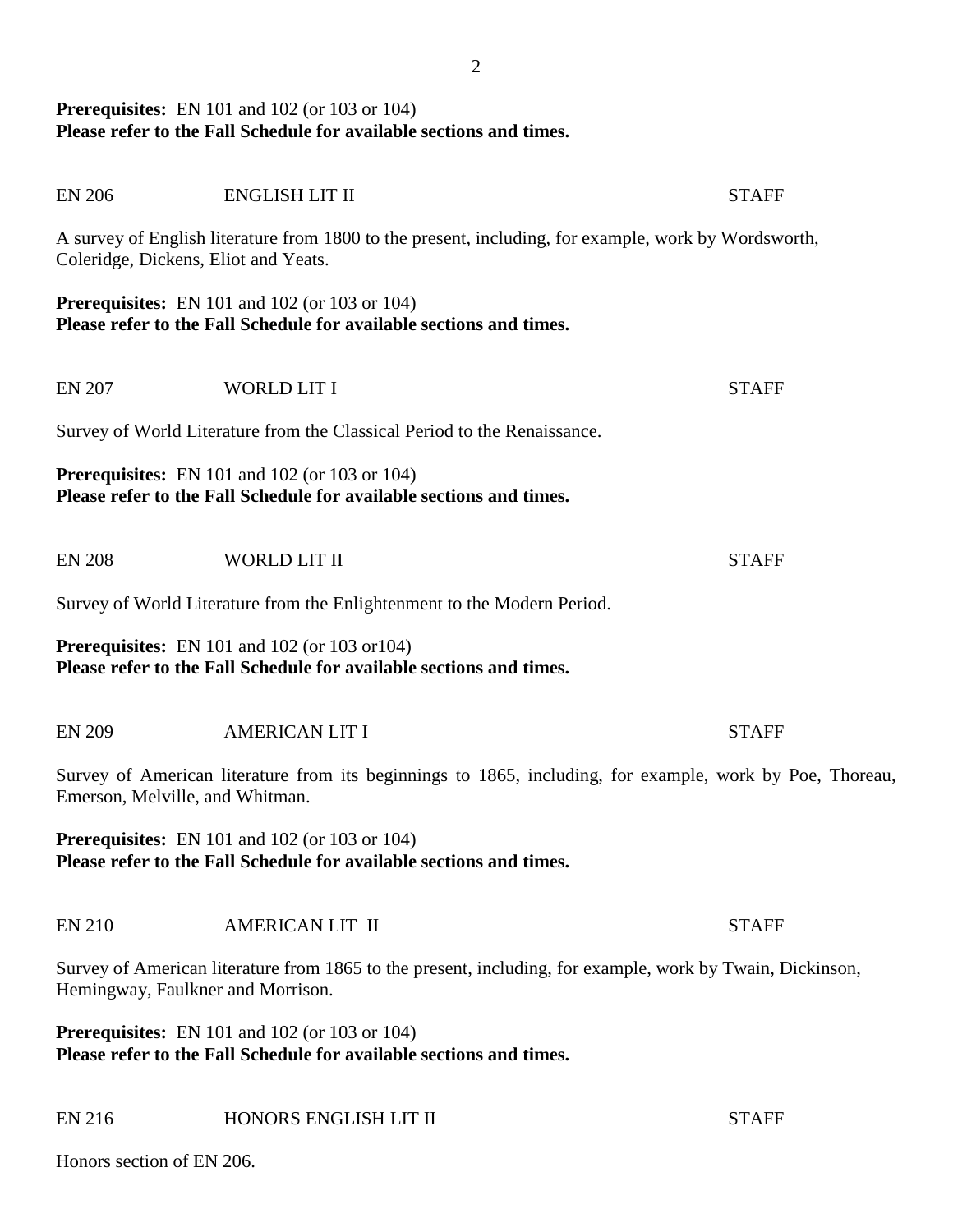#### **Please refer to the Fall Schedule for available sections and times.**

| EN 220 | HONORS AMERICAN LIT II | <b>STAFF</b> |
|--------|------------------------|--------------|
|        |                        |              |

Honors section of EN 210.

#### **Please refer to the Fall Schedule for available sections and times.**

| EN 249-001 AFRICAN-AMERICAN LIT | MWF 9:00-950    | TBA          |
|---------------------------------|-----------------|--------------|
| EN 249-002 AFRICAN-AMERICAN LIT | TR $12:30-1:45$ | <b>TRA</b>   |
| EN 249-003 AFRICAN-AMERICAN LIT | MW 12:30-1:45   | RANDLE       |
| EN 249-004 AFRICAN-AMERICAN LIT | TR $9:30-10:45$ | <b>DENTE</b> |

# **PREREQUISITE FOR ALL 300-LEVEL COURSES (UNLESS OTHERWISE INDICATED): COMPLETION OF 12 HOURS OF ENGLISH COURSES**

EN 300-001 INTRO TO ENGLISH STUDIES MWF 9:00 - 9:50am BLOUNT

Designed primarily for, but not restricted to, English majors, this course will acquaint students with the tools, techniques, and critical acumen necessary for in-depth literary study. Students in this course will receive an introduction to modes of literary criticism, will focusing on close-reading and careful analysis of select literary works, and will receive guidance in composing careful written analysis of those works in the forms of essays and other writing assignments. Students will benefit from expansion of their literary vocabularies and their techniques of textual analysis over the course of the semester. Units of study will include poetry, short fiction, drama, and the novel.

| <b>TRA</b> |
|------------|
| <b>TRA</b> |
| <b>TRA</b> |
|            |

Close study of the basic principles for composing creative prose. Reading and assigned writing experiments in a broad range of prose strategies. Required of all creative writing minors.

**Prerequisite:** EN 200 **(This prerequisite is never waived).**

| EN 303-001 POETRY TOUR | $\text{MW } 3:00 - 4:15$ | TBA        |
|------------------------|--------------------------|------------|
| EN 303-002 POETRY TOUR | MW 4:30-5:45             | <b>TBA</b> |
| EN 303-003 POETRY TOUR | TR $9:30-10:45$          | <b>TBA</b> |
| EN 303-004 POETRY TOUR | MW 3:30-4:45             | <b>TBA</b> |

Close study of basic principles for composing poetry. Reading and assigned writing experiments in a broad range of poetic styles. Required of all creative writing minors.

**Prerequisite:** EN 200 **(This prerequisite is never waived).**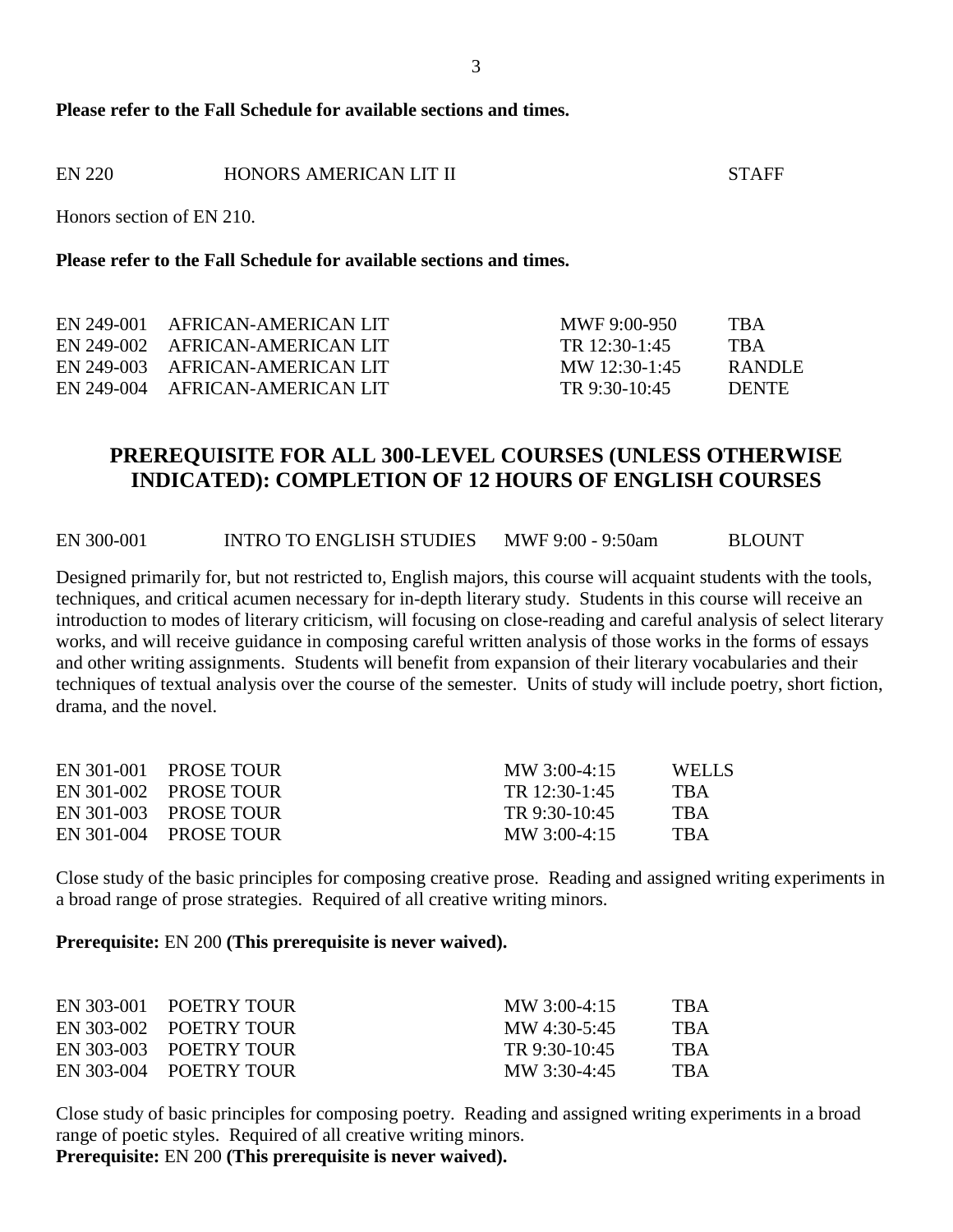# EN 310-001 SPECIAL TOPICS WRITING TR 11:00am - 12:15pm BACHELOR ROBINSON

# **Writing in the Professional Environment**

English 310 is a course focused on writing in the professional environment. It is designed for advanced students interested in developing their professional written communication skills. This course prepares students to compose and present work in modes, both verbal and visual, expected in professional environments including letters, memos, resumes, business plans, visual analysis and production, and verbal skills including interviewing and presentations. Students will also practice composing processes, research relevant professional questions and practice professional problem-solving in written communications. As an integral part of these activities, we will examine the rhetorical nature of professional discourse in addressing diverse audiences, sometimes with multiple purposes.

# EN 310-002 SPECIAL TOPICS WRITING TR 12:30 - 1:45pm NILLER

# **An Introduction to the Writing Center**

This course will prepare you to work in a University-level Writing Center. Classes will blend theory, practice, observation, discussion, fieldwork, and, of course, writing. We'll pay close attention to the interdisciplinary nature of Writing Center work--that is, you'll learn how different disciplines understand the art and craft of good writing. Students completing this course with an 'A' will be eligible to compete for positions on the UA Writing Center staff.

EN 310-003/ NC 490-014 SPECIAL TOPICS WRITING TR 2-3:15 WOOD/SOUTHWORTH

# **Slash Pine Projects Internship**

**Important Note:** This class is **by permission only**. If after reading this course description you are interested, you must set-up a time to meet with Joseph Wood. You may contact him at [josephpatrickwood@gmail.com](mailto:josephpatrickwood@gmail.com) . This class typically fills quickly and so immediate contact is necessary. **No official arts experience is required.** Every potential intern needs to interview before being granted permission. **This course carries a W allotment.** 

Every so often, an undergraduate intern or even a faculty member will wonder *what is Slash Pine*? It's not as easy as saying "an internship"; it doesn't quite capture this project's ambitions. So let me walk you through its projects, its theory, and the "result" of your time in the Slash Pine Projects.

# Projects:

Every activity interns undertake for Slash Pine intersects the world beyond the classroom walls, often beyond the university confines. Interns take on projects within in real-live chapbook making: editorial consultation, chapbook production, and chapbook promotion. You'll also be part of the production and coordination of unconventional literary arts event. For the semester of fall 2011, students and faculty are producing a walking tour and "recreated" history of Tuscaloosa. In the past, 72 readers read the work of 18 writers on the hiking trails of Munny Sokol Park. Finally, each student will participate in a larger "arts and creativity exchange" where a group of students from Slash Pine and from a different university come together and perform and create work, while also getting to know one another personally.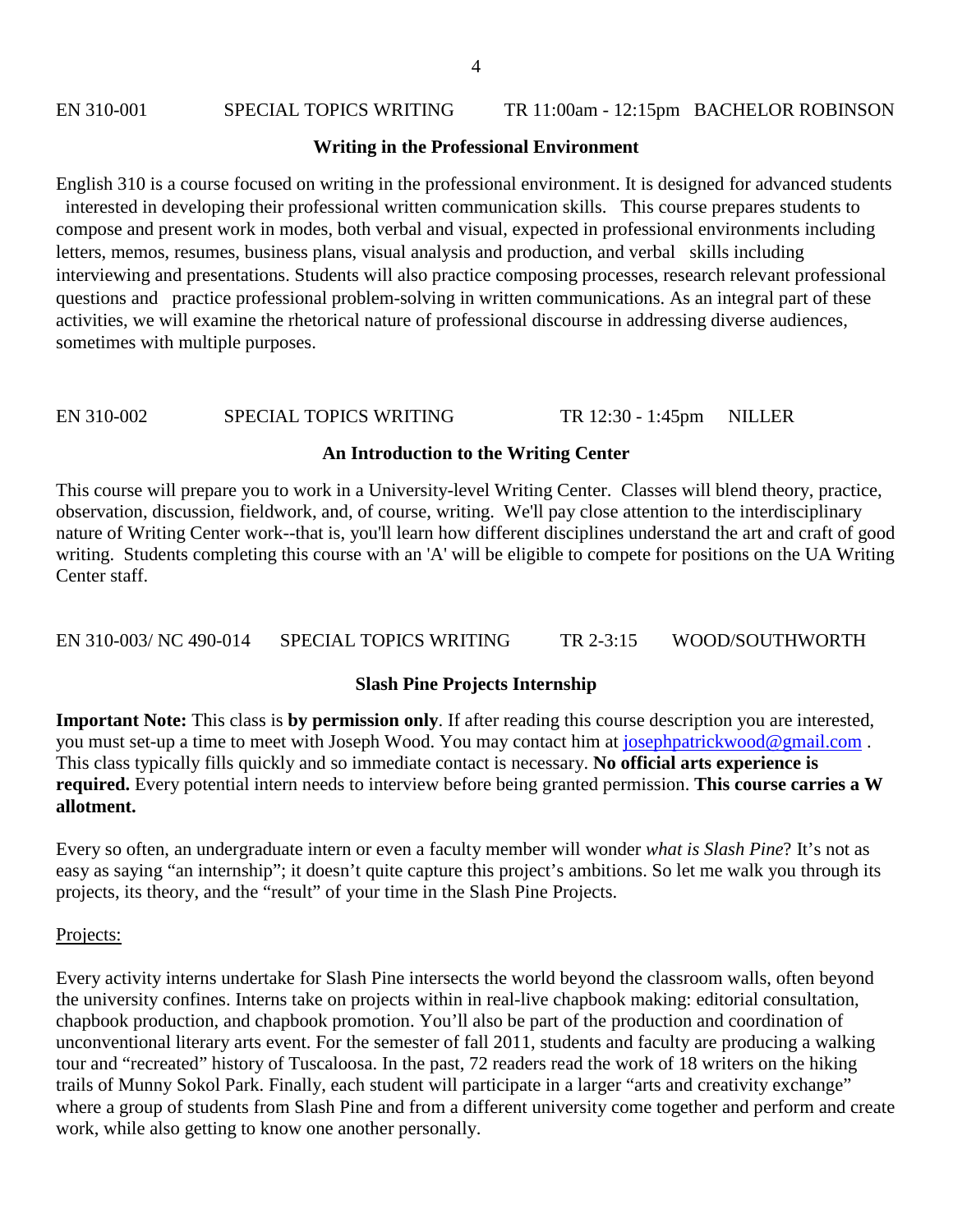5

In the internship, you will no doubt learn what can be termed as "hard skills": book making, event coordination, PR, etc. You will take direct ownership in these projects; this means different things at different times. The end results are more personally affecting and resonant. These are Slash Pine staples: hard-work, adventure, and collaboration.

# Theory:

To borrow a phrase from the writer John Barry on the founding of John Hopkins: *an organism, not an institution*. People bandy the term "community arts", but it can mean different things to different people. Here's our take on it. An arts community is fluid, multi-faceted, and diverse. This class itself—if it is to work well—**is a community.** Our teaching methods are inherently inductive as both teacher and students alike work together to *create* art, scholarship, or programming. Be prepared to come over people's houses for dinner, book making, or discussion. Lucas and I (among other the other members of Slash Pine) are your mentors. We will guide you and think aloud with you, but we also believe that the artistic process gut hunches and inductive thinking (often based in trial and error) creates a more meaningful, self-defined importance at the end. For this class to truly be right for you, you must **assert** creative agency. Yet, you must also be able to work in groups for the betterment of the group; a singular ego does not drive a project forward, but undermines it. Most importantly, be adventurous. Have fun because you will work hard with a greater audience then one another in mind.

# Results:

There is no single way to answer what Slash Pine means once completed. For some, it becomes a time to learn discrete hard skills and creative ways of thinking in their current places of employment. For others, it becomes a diving board into the highly dynamic world of creative writing. And the list can go on.

Ryan McHale, a current intern, wrote this response. This might be the best way to sum up the value of the course:

# *SLASH PINE*

*Slash Pine creates space. The foundation of Slash Pine's space is equality. Anyone who has anything to do with writing and/or other forms of art is welcome in Slash Pine's space, so long as they are willing to contribute to the well-being of the community. It is our goal as interns to fill this space with a functioning community of artists and writers who can collaborate, critique, and inform each other's work. As physics stresses an essential interweaving of time and space, so too does Slash Pine. Our newly created space comes packaged with a sense of time. Contemporary culture's shift towards digital mediums created a globalized space in which a nebulous community of artists can do art. Slash Pine recognizes the pros and cons of our culture's globalized space. Our reaction to globalized space is that of the pirate; we plunder what is needed and use our newly acquired loot toward our own means: creating a tangible space for our community to thrive in. We need our space to be alive and visceral in order to foster personality through clarity and palpable exchange of ideas. Our time gives form to our space, and vice versa. Slash Pine exists in the now as a space to explore. With any luck, one can find voice, form, style, friends, peers, direction etc. in exploration of our space. As interns, our job is to push the boundaries of Slash Pine's space at strategic points. We must also be willing to quell the boundaries where needed. The most exciting aspect of our space is that we are active members in it; we breathe life into the program and in turn our energy is transferred into the time and space that Slash Pine creates. This is a unique, radical opportunity and one that I feel has great potential to revive interest in the arts.*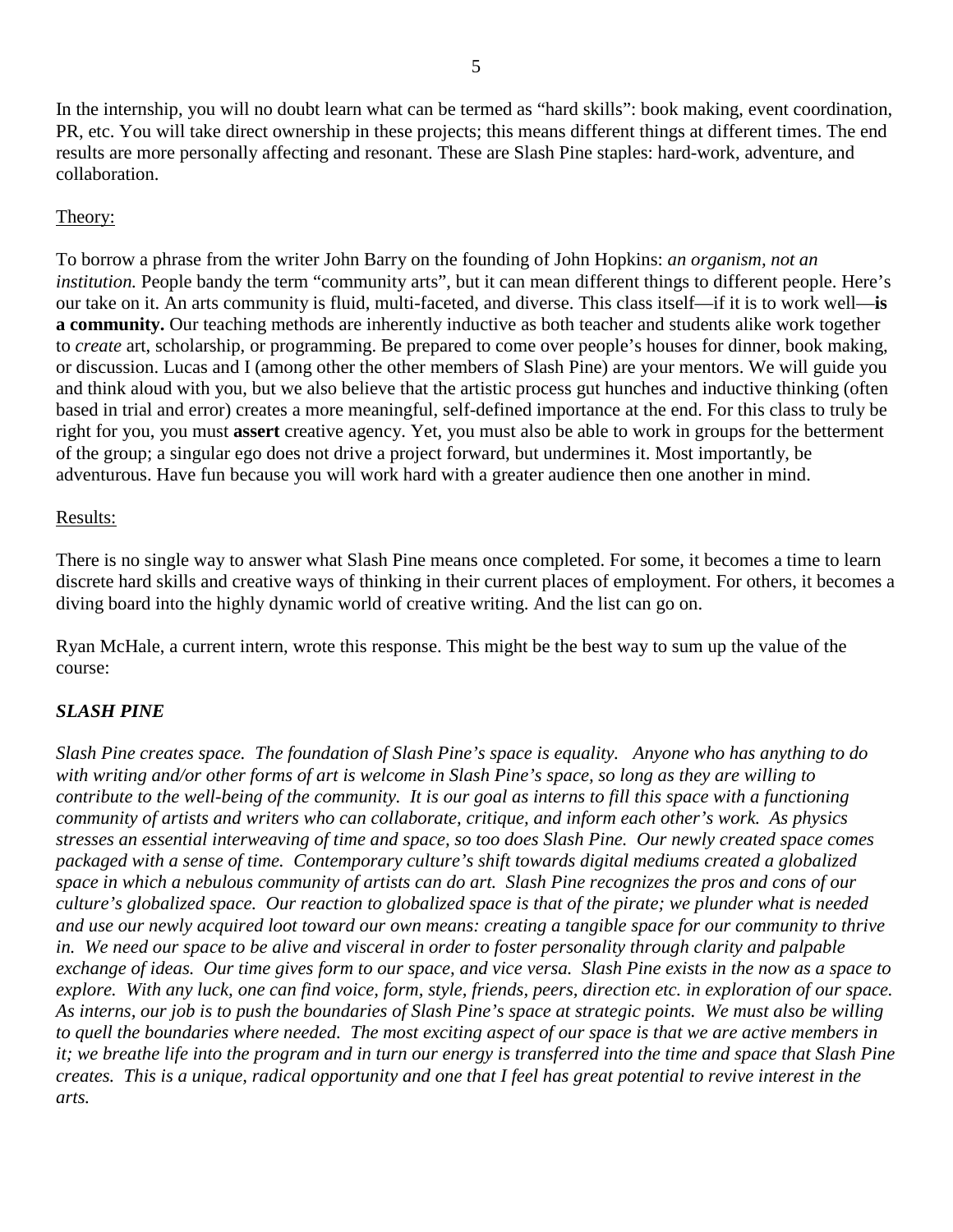#### EN 311-001 SPECIAL TOPICS IN LITERATURE MWF 1:00 - 1:50pm McWATERS, S.

#### **William Blake: The Marriage of Poetry & Art**

"For we wrestle not against flesh and blood, but against principalities, against powers, against the rulers of the darkness of this world, against spiritual wickedness in high places."

--Ephesians 6:12, epigraph to Vala or The Four Zoas

In the same manner that Paul urges us towards a vision of the spiritual world encompassing our material existence, so to does the art of William Blake. But, as is often the case with life, we usually miss the picture when it comes to Blake and his work. We suffer from "one-eyed vision." The study of Blake in English Departments usually neglects his talents as a visual artist. Yet, to fully appreciate the power of his genius, we must see, or at least attempt to see, the way Blake wants us to, which means taking notice not only of the words on the page, but what surrounds the words as well. In this course we will look at Blake in his entirety not only by reading many of his major works, but also by studying the artistry of his illuminated manuscripts. As an accompaniment to Blake, we will read criticism by Northrop Frye, Harold Bloom and others, as well as view the movie Dead Man. To better understand Blake's work we will also read passages from the Bible. An intense study of William Blake, while at times difficult, is nothing less than a spiritual education.

#### EN 311-002 SPECIAL TOPICS IN LITERATURE TR 12:30 - 1:45pm ROSS

#### **The Aesthetics of Camp in Literature, Film, and Art**

This course aims to investigate the aesthetic of camp: to formulate a working definition of the term, to explore the origins of the aesthetic and its relation to cultural/sexual/gender identity, and to examine how that aesthetic has developed over time and across a variety of artistic mediums. We will discuss camp's relation to banality, suburbia, artifice, frivolity, irony, tragicomedy, excess, the middle-class, performance art, fashion, drag, pop, and the musical. We will be looking at examples of prose, poetry, film, music, and visual art that employ the camp aesthetic in an attempt to discern what—if any—agenda the camp aesthetic possesses. This course will consider such questions as: What is the purpose of camp? Why does an artist choose to work with the camp aesthetic? Is camp, as an aesthetic, culturally impactful on contemporary society? Has camp become an outdated mode of expression? Is the camp aesthetic still evolving?

Possible readings/works include:

Oscar Wilde, The Picture of Dorian Gray Jean Genet, Our Lady of the Flowers Thomas Mann, Death in Venice Candy Darling, My Face for the World to See James Purdy, Out with the Stars Samuel Beckett, Mercier and Camier Matthew Sharpe, Nothing is Terrible Joy Williams, The Quick and the Dead Susan Sontag, Notes on Camp Selections from The Politics and Poetics of Camp, ed. Moe Meyer Joss Whedon's Buffy the Vampire Slayer (television show) Absolutely Fabulous (television show) Baz Luhrmann, William Shakespeare's Romeo + Juliet (film) John Waters, Pink Flamingos (film)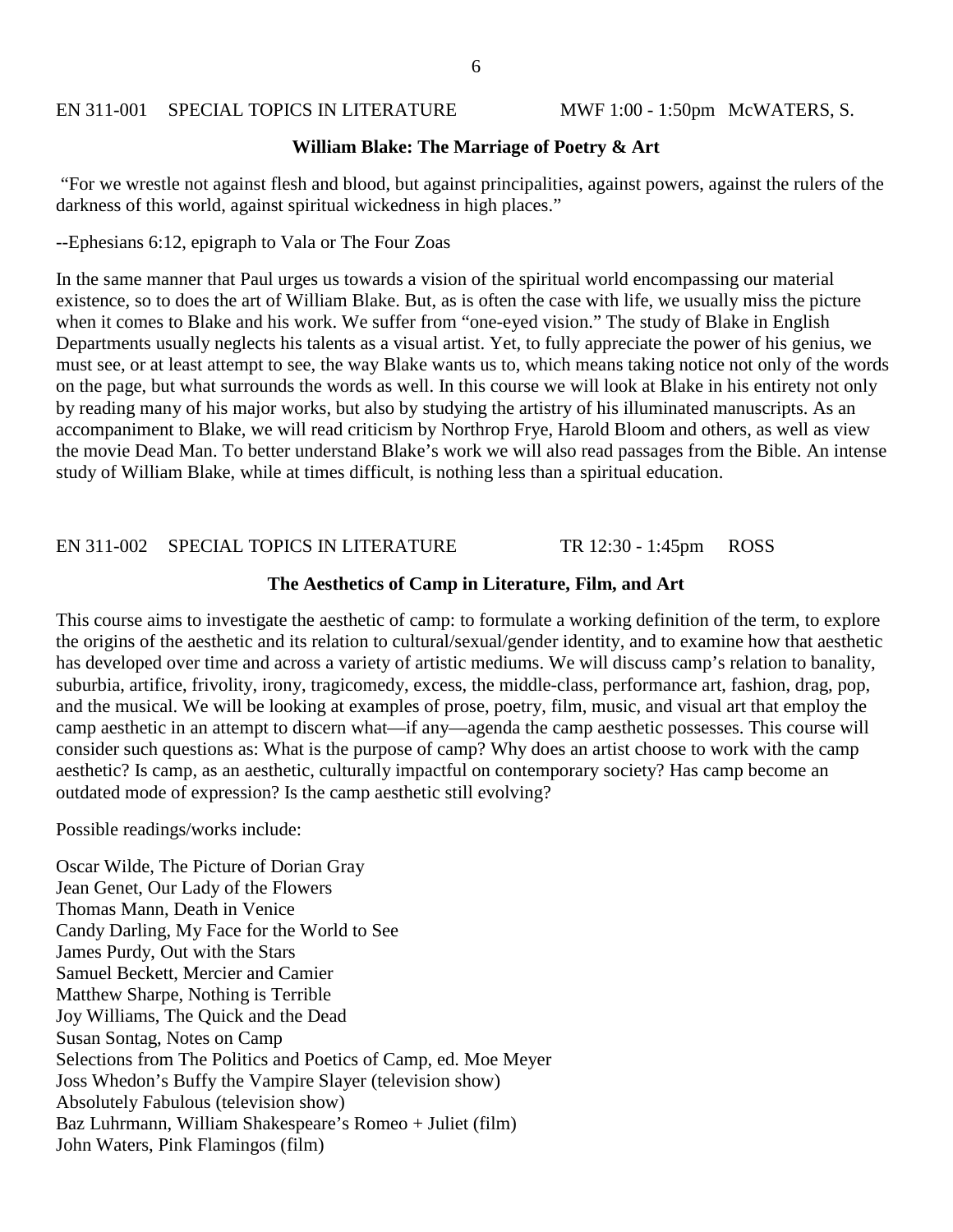MGM Studio Productions, selections (film) David Lynch, selections (film) Todd Haynes, Velvet Goldmine (film) The music/film/performance art of Lady Gaga The work of Terenece Koh (performance artist) The work of Andy Warhol (performance artist) The woodcuts of Lynn Ward

#### EN 311-004 SPECIAL TOPICS IN LITERATURE MWF 12:00 - 12:50pm MILLER

#### **Children's Literature**

This course will analyze the development of children's literature within Anglophone culture over the past two centuries. The question of what qualifies as children's literature will be addressed at length, with respect to style, subject matter, genre, and readership. This class will also query the place that children's literature occupies in the literary canons of the nineteenth and twentieth century, and examine how its innovations relate to the larger modernist and postmodernist developments within general literature. We will begin with an overview of the development of child-oriented literature in the nineteenth century and the subsequent "Golden Age" of children's literature in the early twentieth century, and proceed to analyze the post-Golden Age rise of the picture book. In the contemporary era, the proliferation of styles and subjects offers a diverse reading list ranging from formal experimentation to Southern historical fiction. This course will analyze the emergence – and continuing importance – of children's book awards such as the Newbery and Caldecott Medals, and will examine the ways that children's texts have come to address such sensitive issues as racism, war, and homophobia. While this class is intended to be interdisciplinary and eclectic, it will foremost be an English class based on literary and cultural analysis. Critical readings for this course will be assigned to help contextualize children's literature within the larger Anglophone literary landscape. Ultimately, it is the aim of this course to offer not only a historical critique of children's literature's past, but also a potential roadmap for its future.

EN 320-001 INTRO TO LINGUISTICS TR 9:30 - 10:45am NELSON

A study of English grammar integrating principles from linguistic theory with structural approaches to grammar. The course includes a focus on the expectations of grammatical usage in different contexts and an understanding of how to apply this knowledge in a pedagogical setting

EN 331-001 CHAUCER TR 12:30 - 1:45pm COOK

In this course we will read Chaucer's two greatest poems, The Canterbury Tales and Troilus and Criseyde. In the first half of the semester, we will read the Tales (in Middle English). There is no better place to begin the study of English literature, for in the Tales Chaucer consistently foregrounds the question, "What does it mean to tell stories?" Voiced by competing storytellers who span the medieval social spectrum, the stories that follow will give us cause to ponder how the pilgrims' cultural, political, and personal agendas affect their narratives, what they reveal—intentionally or unintentionally—about themselves in the stories they tell, and how these tales reinforce or defy the status quo. In the second half of the semester, we will study love, medieval style: We will read Marie de France's Lais, Sir Gawain and the Green Knight, Andreas Capellanus's The Art of Love, and finally, Troilus and Criseyde (all in modern English translation). Some scholars claim that Western love as we know it was invented in late-medieval Europe. Therefore, while our primary focus will be upon "courtly love"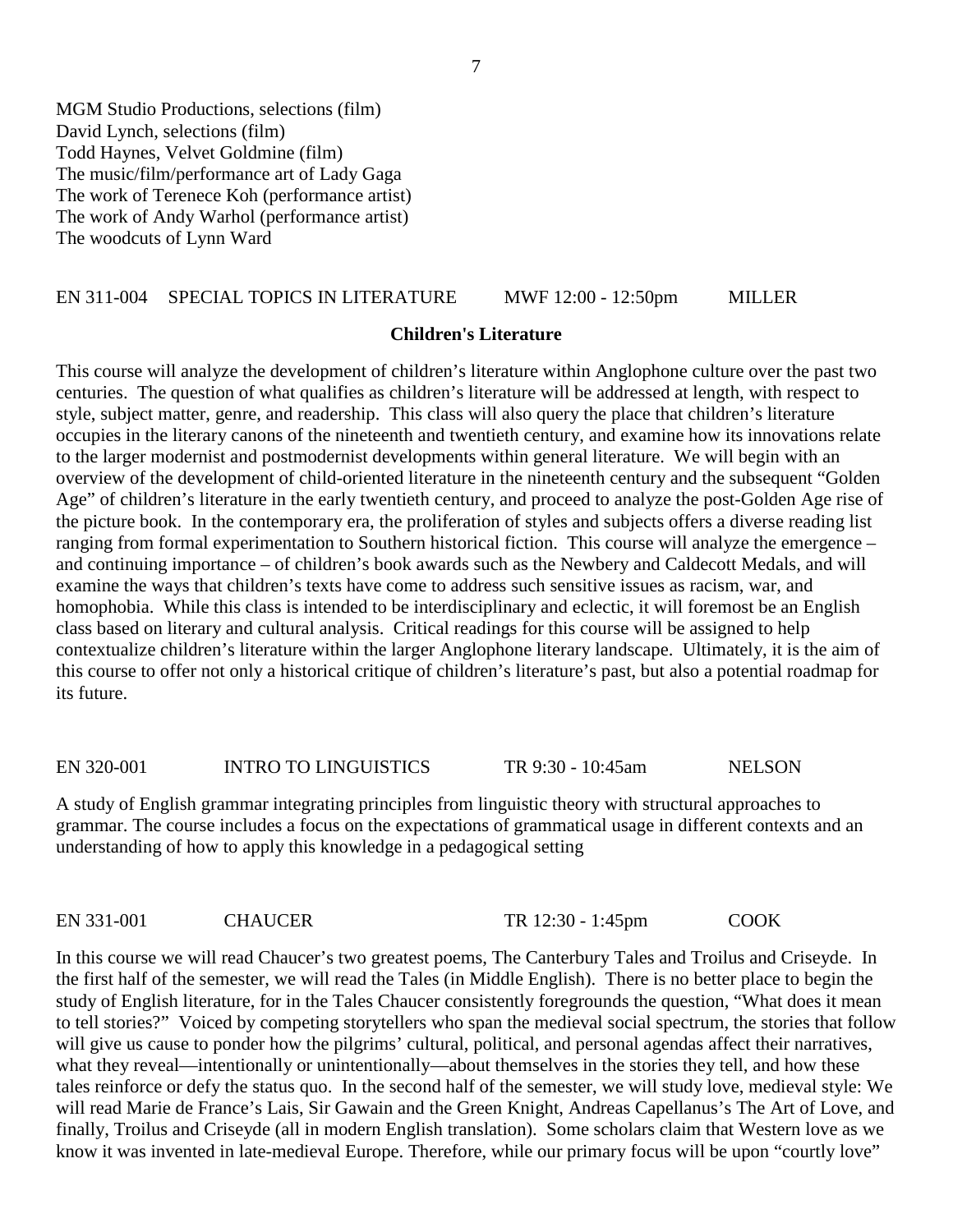as a historically- and socially-specific phenomenon (these are representations of love produced in and by the "court"), we will also entertain the possibility that certain manifestations of "courtly love" survive in the dating and mating rituals of the present-day West.

#### EN 333-001 SHAKESPEARE TR 9:30 - 10:45am McELROY

This course offers a broad introduction to the study of Shakespeare. We will read plays drawn from each dramatic genre, plus some poetry, as well as contextual material intended to give you a sense of the culture in which Shakespeare lived and wrote. Our critical tasks will be varied. We will attend closely to Shakespeare's language, to engage with its occasional difficulty and to take pleasure in its complexity. We will frequently ask ourselves how and for what purposes Shakespeare adapts and challenges his cultural and literary heritage. And we will return to important themes and matters of form. For example, many of the plays in this course rely thematically and dramatically on the use of "green worlds"—those physical and psychological spaces removed from the main or "normative" action of the plays. The resulting contrasts often encourage us to imagine alternatives to the social and political structures that govern his and our worlds; I hope we will feel provoked and challenged by the ethical questions raised by Shakespeare's plays.

#### EN 333-002 SHAKESPEARE MW 3:00 - 4:15pm DROUIN

Through lectures and a screening of Shakespeare in Love, this class begins with an introduction to the early modern historical and cultural context in which Shakespeare's plays were written and performed. Following the generic divisions laid out by the editors of Shakespeare's First Folio, students then examine a comedy (Twelfth Night), history (Henry V), and tragedy (King Lear), before turning to what critics now classify as a problem play (Measure for Measure). In the latter part of the course, students evaluate contemporary issues within Shakespeare studies, particularly feminism (The Taming of the Shrew) and postcolonialism (The Tempest). The course ends with what may be Shakespeare's most famous play (Hamlet). Throughout the course, students view excerpts from various film versions of the plays in order to discern how performance may influence textual interpretation.

#### EN 333-003 SHAKESPEARE TR 12:30 - 1:45pm McELORY

This course offers a broad introduction to the study of Shakespeare. We will read plays drawn from each dramatic genre, plus some poetry, as well as contextual material intended to give you a sense of the culture in which Shakespeare lived and wrote. Our critical tasks will be varied. We will attend closely to Shakespeare's language, to engage with its occasional difficulty and to take pleasure in its complexity. We will frequently ask ourselves how and for what purposes Shakespeare adapts and challenges his cultural and literary heritage. And we will return to important themes and matters of form. For example, many of the plays in this course rely thematically and dramatically on the use of "green worlds"—those physical and psychological spaces removed from the main or "normative" action of the plays. The resulting contrasts often encourage us to imagine alternatives to the social and political structures that govern his and our worlds; I hope we will feel provoked and challenged by the ethical questions raised by Shakespeare's plays.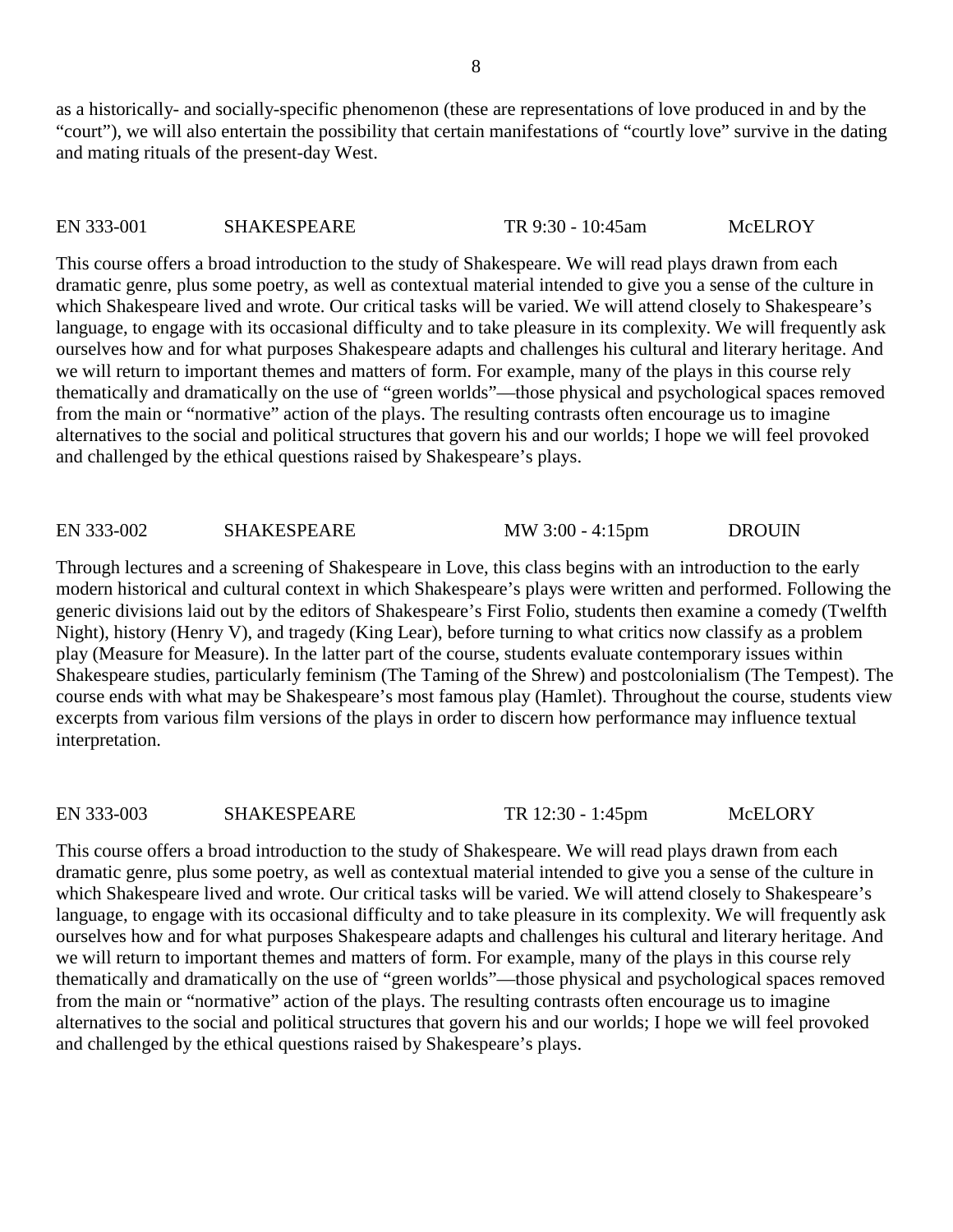# EN 335-001 MILTON MWF 11:00 - 11:50am AINSWORTH

An introduction to Milton's English poetry and its many complexities. Anchored by an intensive investigation of Paradise Lost, Milton's great epic, this class will address the technical and theoretical aspects of Milton's writing as well as discussing the underpinnings of its meaning. We'll master together some of the best and most intimidating poetry ever written.

We'll also be the beneficiaries of The Edifice Project, which I will explain on the first day and also describe in some detail at the end of the syllabus. In effect, this class is designed to take your thinking and ideas seriously outside the bounds of this single semester. For some of you, your work will be preserved for use in future EN 335 classes, just as the work of last year's class on "Parents and Children" (and the previous classes' topics) will come into play this semester. It is my hope that over time, groups of EN 335 students can together construct a larger understanding of Milton through collective effort and investigation of specific aspects or questions in Milton's work. I expect a few members of last year's class will pay us a visit over the course of the semester to talk about Milton with you.

Our primary topic of inquiry this semester will be "God the Father." How does Milton depict and understand God in his works? What is Milton's God like? And what might that say about Milton's faith?

EN 340-001 AMERICAN LIT TO 1900 TR 8:00 - 9:15am BEIDLER

A study of early American writing focusing on the colonial and revolutionary periods. Figures covered will include Smith, Bradford, Winthrop, Rowlandson, Bradstreet, Wigglesworth, Taylor, Cooke, Edwards, Woolman, Byrd, Knight, Equiano, Franklin, Crevecoeur, Paine, Freneau, Wheatley, Barlow, Tyler, and Foster. Texts will include a variety of genres, both literary and popular. Tests will include a midterm and a final, each consisting of 20 major IDs. To improve expository prose skills, out-of-class assignments will include two short (3-5 page) critical essays.

# EN 347-001 ENGLISH LIT DURING THE ENLIGHTENMENT MWF 12:00 - 12:50pm BURKE

# **English, Scottis, and Irish Literature during the Enlightenment**

This course is conceived of as a survey of English, Irish, and Scottish literature during the period known as the Enlightenment. Attention will be paid to the period's major authors—Dryden, Swift, Pope, and Johnson--and their bent toward satire. We will look beyond them, though, when we examine the period's distinctive generic achievements, especially in prose fiction. For this we will spend time with Aphra Behn's Oronooko (1688), Henry Fielding's Tom Jones (1749), Voltaire's Candide (1759) and Samuel Johnson's Rasselas (1759). We will finish the course with a look at James Boswell's biography of Samuel Johnson, the century's most significant contribution to what has become an increasingly popular modern form.

Students can expect there to be regular reading quizzes, a final exam, and two papers to be completed outside of class.

# EN 349-001 VICTORIAN LITERATURE TR 2:00 - 3:15pm TEDESCHI

This lecture/discussion provides a survey of some of the major fiction, poetry, and nonfiction writing of the Victorian period. We will study literary works by some of the period's most influential authors, including Carlyle, Tennyson, Arnold, the Brownings, the Rossettis, Clough, Dickens, Ruskin, Morris, and Wilde. Among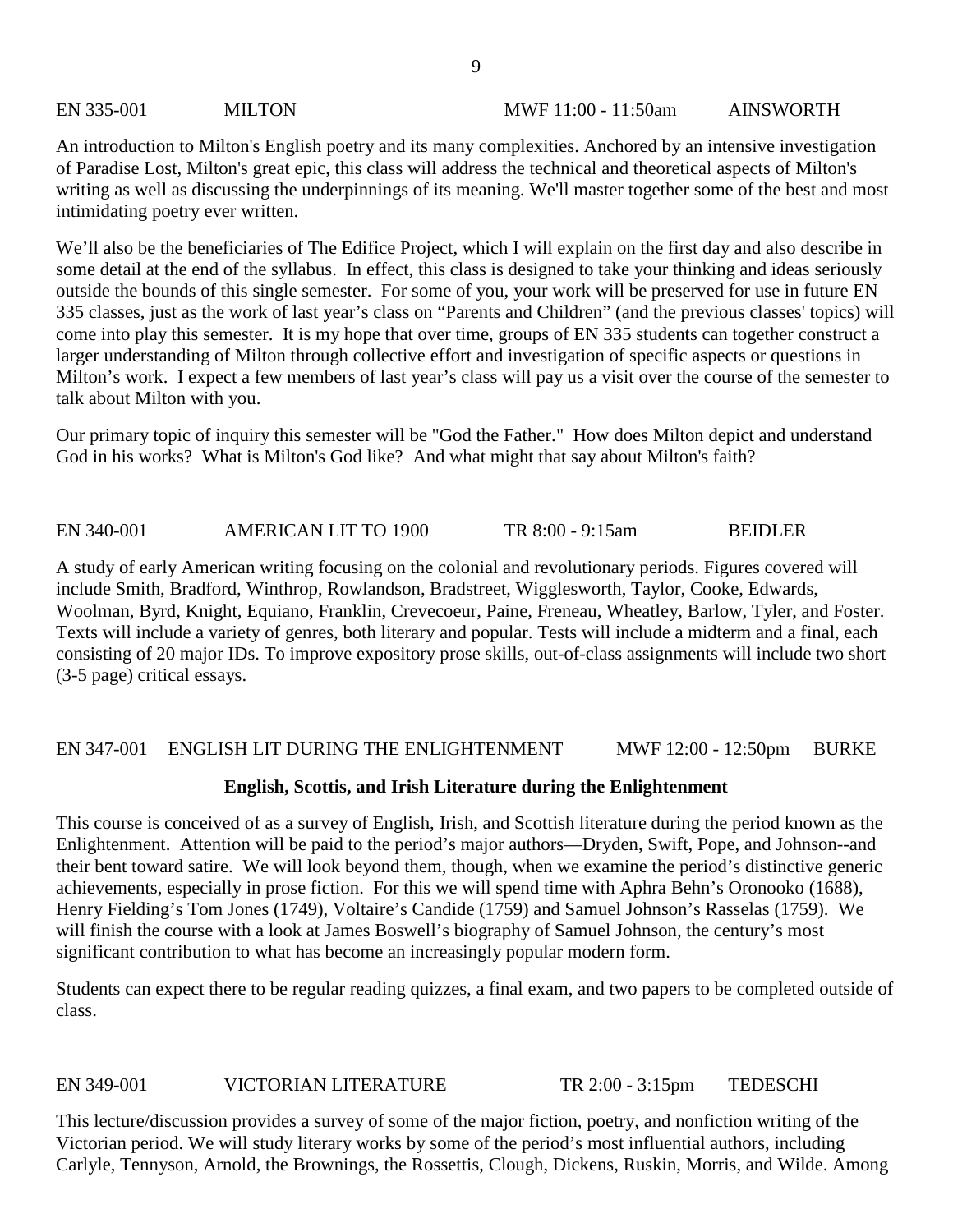our persistent concerns will be period's debates over industry, science, gender, and philosophical and religious doubt.

#### EN 350-001 TOPICS IN AFRICAN-AMERICAN LIT MW 3:00 - 4:15pm SMITH, C.

#### **The Craft of Early African American Fiction**

This course asks students to examine the literary techniques that African American fiction writers employed in the 19th century. Taking a generic approach, we will study those novels and short stories produced by writers such as Charles Chesnutt, William Wells Brown, Harriet Wilson, and Frances Harper. These earliest African American writers crafted stories that not only reflected evolving African American cultures but also helped to shape those cultures. We will examine specific aspects of narrative craft, including point of view, characterization, setting, and plot structure to understand not just what these works of fiction mean but also how they mean it. We will pay particular attention to three literary archetypes – the tragic mulatto, the trickster figure, and the self-made man.

#### EN 361-001 TOPICS IN AMERICAN LIT 1945-PRESENT MWF 11:00 - 11:50am DEUTSCH

This course will focus on post-WW II American literature dealing with the theme of acquisitiveness. Looking at a variety of literary forms, we will explore how writers praise, critique, and condemn American acquisitions of material goods, philosophies, and even national identities. Along the way, we will analyze themes of race, class, gender, religion, immigration, and a multi-cultural America. Authors will likely include James Baldwin, Junot Díaz, Lillian Hellman, Flannery O'Connor, Arthur Miller, and Philip Roth, among others. Assignments will include two critical essays, a midterm, and a final exam.

### EN 363-001 TOPICS IN BRITISH LIT 1945-PRESENT TR 12:30 - 1:45pm WITTMAN

A cross-genre survey of major literary figures, critical movements, historical events, and significant texts since the Second World War in England. Authors may include Samuel Beckett, W.H. Auden, Doris Lessing, Seamus Heaney, Harold Pinter, and Jeanette Winterson.

#### EN 365-001 MODERN AMERICAN FICTION TR 9:30 - 10:45am CROWLEY

This course will consist of close readings, in the spirit and practice of The New Criticism from the 1950s and thereabout. The premise is that such close reading is not in-born and must be taught if we wish students to possess the capacity to read any text this way, as we have not in thirty or forty years. Students can expect intense attention to a few poetic texts, mostly American, which will demand a longer attention span than that requisite for Twitter and possibly at a higher level of patience and intelligence as well. If you bore easily, please don't sign up. The instructor is a living fossil of The New Criticism. Working with him will likely be your last chance to see a specimen of the type outside of Madame Tussauds. He does not bite however, at least normally.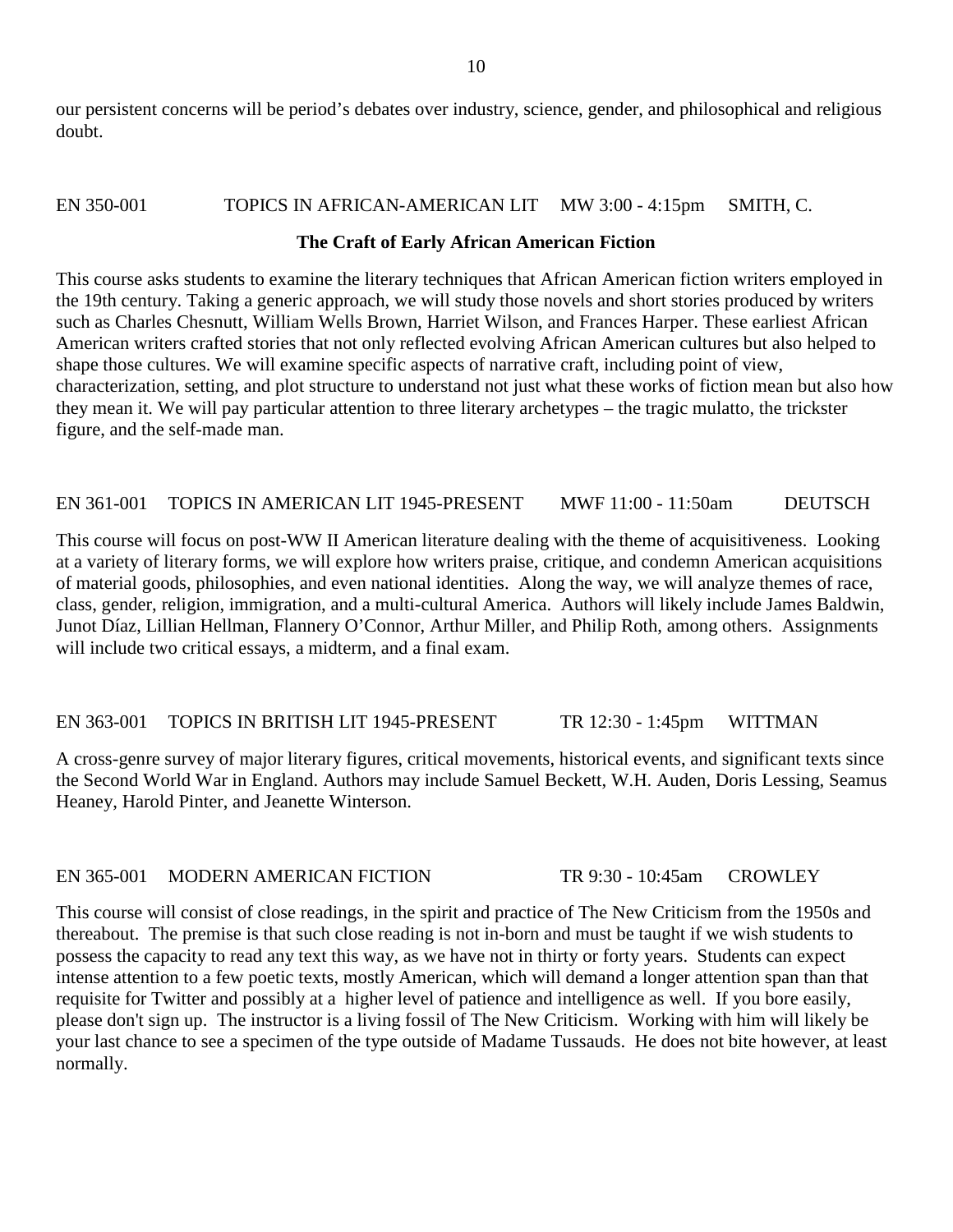#### EN 399-001 HONORS SEMINAR IN ENGLISH TR 2:00 - 3:15pm WEISS

#### **Bad Characters and British Literature**

Pre-Requisites: Six credits in Honors English courses at the 200 level and admission to the English Honors Program or permission of the instructor.

Writing in 1750, Samuel Johnson, one of the most influential literary figures of his day, expressed grave misgivings about morally mixed protagonists—characters who, despite their villainous traits, were attractive and appealing to readers. Johnson's concern draws attention to the powerful emotional impact of literature on readers and to the ethical dilemma these readers face when they find themselves succumbing to the allure of "bad characters." If we look back on the history of British literature, we will find that the bookshelves are overloaded with such protagonists—monsters, madmen, loose women, seducers, rebels, even criminals—who flagrantly display their bad character even while they capture our sympathies and admiration. Such novels present us with ethical dilemmas as we consider why the individual who rejects conventional morality, scorns sociability, insidiously harms others, and recklessly pursues egotistical desires nonetheless retains an irresistible fascination—a fascination stronger, in many cases, than that of heroes and heroines who toe the line, follow the rules, and play well with others. Our task in this class is to examine the allure, over time, of "bad characters" and see what they can tell us about how questions of ambition, cultural transgression, violence, sexuality, and human evil were construed over several hundred years of British history. The "bad characters" we encounter will come from the imaginations of Marlowe, Shakespeare, Milton, Defoe, Godwin, Inchbald, M. W. Shelley, E. Brontë, and Byron. We'll use classics of literary criticism (Samuel Johnson, Northrop Frye, Wayne Booth, Franco Moretti), as well as more recent critical authors to help us along the way.

Course requirements: regular participation, weekly reaction papers, one 5 to 6- paper (midterm), and a 12-15 page research paper due at the end of finals week.

EN 408-001 POETRY WORKSHOP Wednesday 2:00 - 4:30pm BROUWER

Forms of Creative Writing: Poetry Workshop. This is a workshop course, and the bulk of our time will be spent discussing the poems you write. However, on the theory that lively reading can aid and abet lively writing, we will also read and discuss poetry and criticism by others. You may not take this course unless you have already passed EN 200, EN 301, and EN 303. Do not enroll in this (or any other) section of EN 408 if you lack any of these prerequisites.

# EN 408-002 ADVANCED CREATIVE WRITING TR 3:30 - 4:45pm CROFT

#### **The Onion: Writing the Satirical College Newspaper**

The satirical college newspaper is a US institution. Sadly, the University of Alabama doesn't have one. This class will produce that as-yet-to-be-named satirical newspaper. We will read and respond to the best satirical work (TV, print, film, radio) and produce our own original satirical work, first as pastiche and then without irony! Class will be satirically divided into two main components: reading response and seminar work based on set readings and workshop/editorial in which each student will submit 3-4 potential articles, clips and have these workshopped by the rest of the class. We will learn to accept and reject work based strictly on merit. Comrades, we will work as a collective! Students will learn to work to deadlines, hone their writing, write funny jokes, work on a group project collaboratively, write more funny jokes, and so on and so forth. We will also chart the history of satirical writing and consider what makes some humorous writing timeless and re-readable whereas other humorous writing is only funny for a fleeting moment and sometimes not even that. Thus, we will read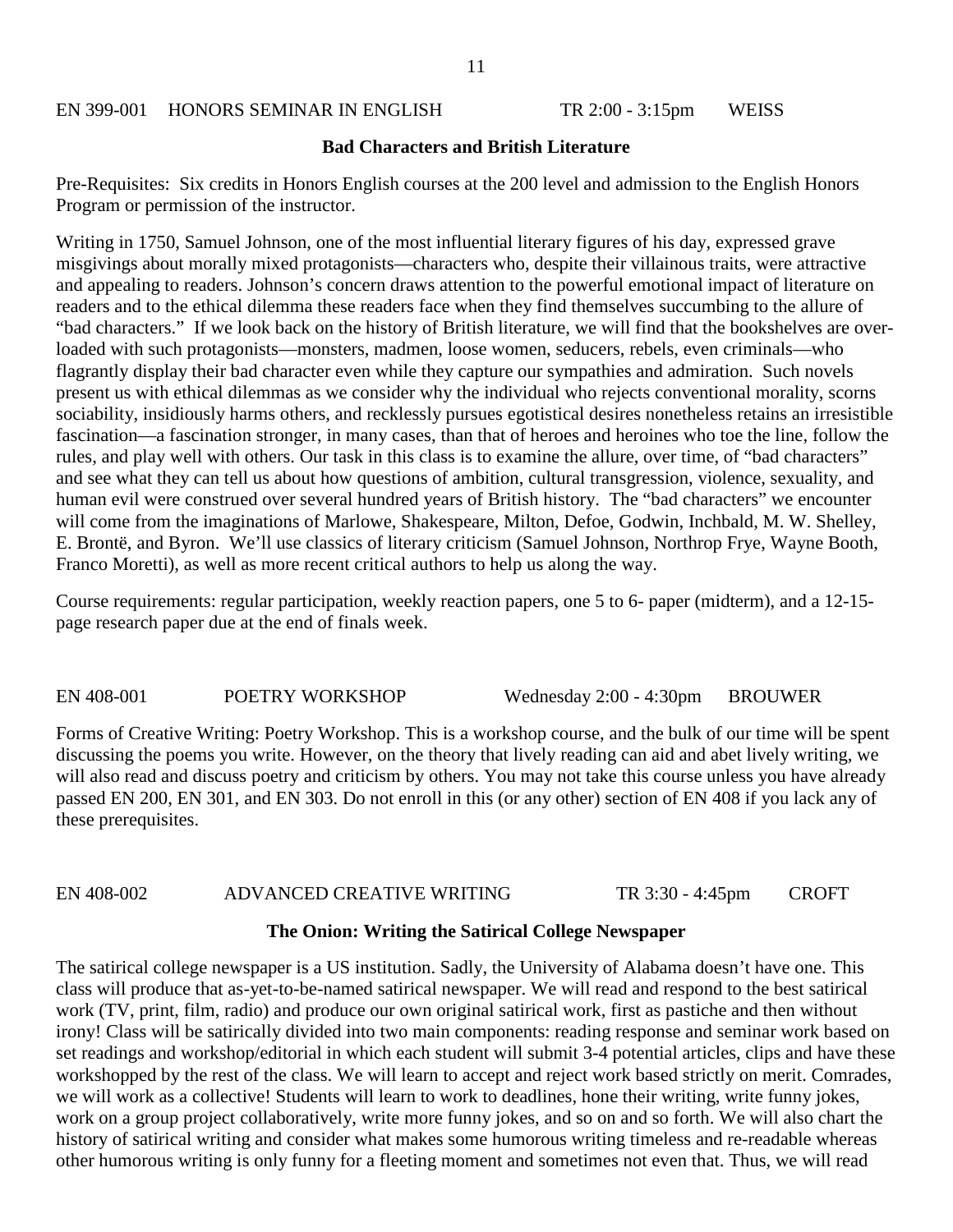writers such as Horace, Juvenal, Alexander Pope, John Dryden, Moliere, Jonathan Swift, as well as contemporary male and female satirists. In order to learn the craft of writing satire for deadline, each week we will read satirical work of popular authors, read editions of The Onion, Mad Magazine, The Chaser, watch clips from The Daily Show, The Colbert Report, Saturday Night Live, Mr. Show, Funny Or Die, among others, and listen to a few episodes of This American Life because I gave to NPR in their latest funding drive. All of what we read, watch and hear will help us become better satirists and produce a satirical newspaper. The class will produce three monthly editions of the to-be-named-by-the-class newspaper (online or in print form), at the end of February, March and April. In addition to satirical writing, satirical video and audio work is also welcome.

### EN 408-003 ADVANCED CREATIVE WRITING Wednesday 2:00 - 4:30pm BEHN

### **Writing-Inspired Writing**

Sometimes we think of writing starting from blind inspiration—the writer sitting alone in his or her room, suddenly struck by an idea, mood, story, image, waft of language, etc. But what if we want to write when we are not inspired out of the blue? This course will be an exploration of how writing by others can inspire our own writing.

We'll read examples from poets and prose writers who have used other writing to get to their own creative writing, whether retelling stories, responding to whole books, devising sampling methods, or appropriating everyday writing forms for creative uses: Sexton re-tells Grimm fairy tales; Beachy-Quick and Howe write whole books responding to Melville or Dickinson; Seaton and Duhamel co-write sonnet-sized versions of novels; MacLow throws dice to determine his next move; Rosenthall writes An Encyclopedia of an Ordinary Life and Joe Wenderoth writes Letters to Wendy's. We'll witness shameless stylistic influence. We'll see texts erased, decorated, or expanded. We'll see living writers collaborating with one another in person, in books, and on the web: Pom2, postsecret, a 9/11 project, fan fiction, renku, cento, surrealist games, spoken-word creations, giant cumulative pieces.

We'll rewrite, borrow, come under the influence of, re-do, talk back to, erase and deface. We'll be fans, we'll be transformers, we'll be commentators, imitators, interlopers, collaborators. Writing begets writing begets writing begets writing. Poets and prose writers welcome.

### EN 408-004 ADVANCED CREATIVE WRITING TR 11:00am - 12:15pm MADDEN

### Nonfiction Workshop

This will be a generative workshop in nonfiction writing. Students will regularly bring finished manuscript drafts to class for peer review and discussion. In addition, we'll collectively read published works from many of nonfiction's subgenres (memoir, personal essay, travel writing, literary journalism, science writing, sports writing, lyric essay, etc.) as models either for or against our own work.

### EN 408-005 ADVANCED CREATIVE WRITING TR 2:00 - 3:15pm WHITE, P.

### Poetry Workshop

A poetry workshop. Students will engage with a number of traditional forms (such as the sestina, the terza rima, and the decima) as well as found poetry and neo-forms invented by the students themselves. The class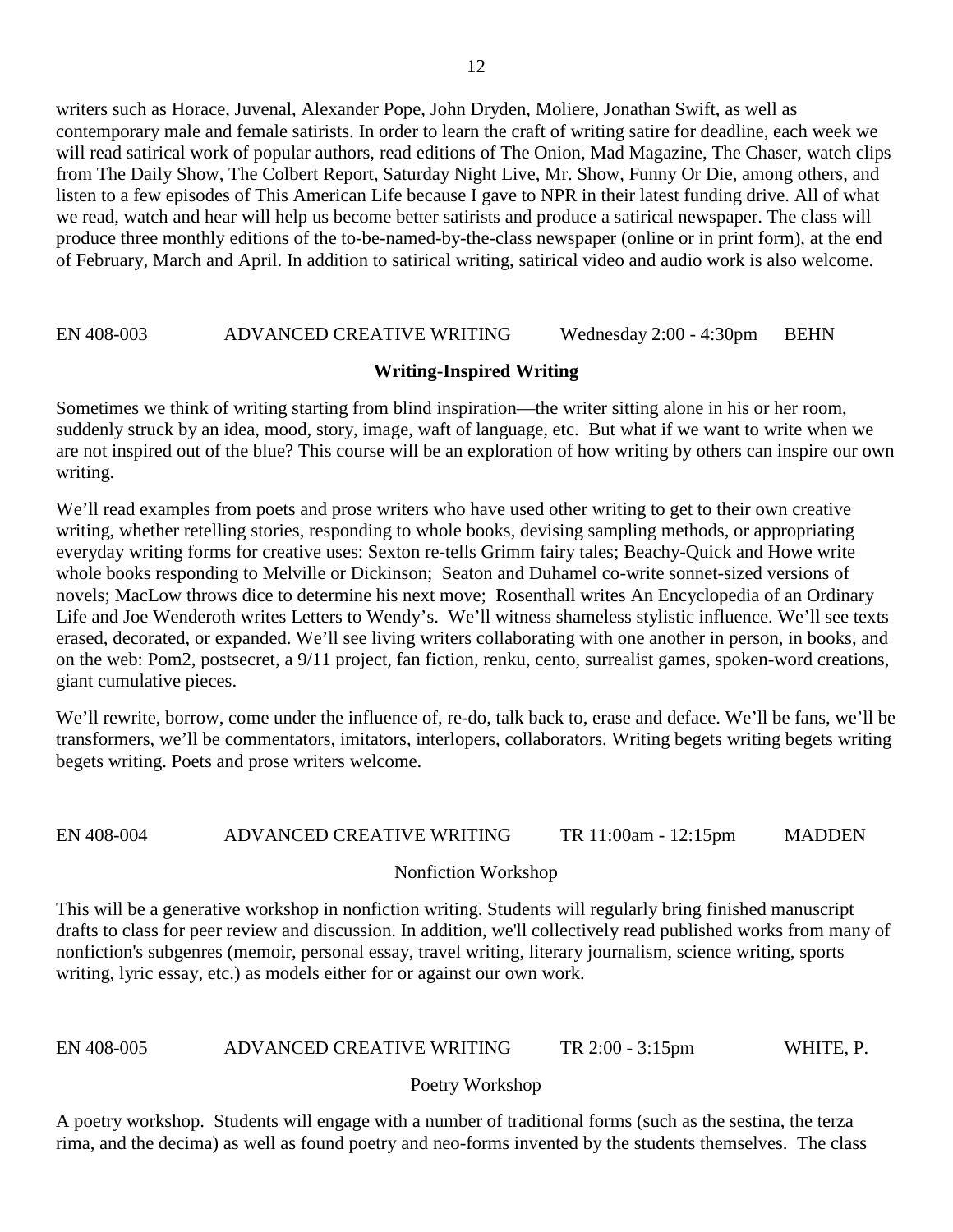demands: fearless writing, close attention to conventions (before breaking them), a desire for poetic community, and a willingness to support (through helpful critique) the work of others. Some outside activities likely.

# EN 408-007 ADVANCED CREATIVE WRITING Thursday 2:00 - 4:30pm STRECKFUS

## **Landscape, Urbanscape, Dreamscape: Writing Poetry and Place**

In this course for writers interested in poetry and poetic prose, we will examine the how and where of place, traversing mountains, rooms, traces of light, cities and voids. How essential is location in writing that also involves voice, character, or narrative? How do different poets and prose writers approach setting, and how does the style of our writing affect the reality of the places we create in our works? What is a realistic cityscape? What is a baroque cityscape? In each class we will examine the weekly writing experiments of students and discuss works by significant writers and artists.

# EN 408-008 ADVANCED CREATIVE WRITING TR 11:00am - 12:15pm RAWLINGS

# **The Way We Live Now**

"May you live in interesting times": so goes the Chinese proverb. Starting from the premise that we do indeed live in interesting times, we'll spend the semester reading a variety of texts that do their best to demonstrate and explain to us something about the interesting times in which we live. Then, as writers, we'll undertake to respond, aesthetically and intellectually, to these ideas in a variety of creative forms that may include everything from personal essays to time capsules. Possible texts: Dalton Conley, Elsewhere, U.S.A.; Robert Putnam, Bowling Alone; Bill McKibben, The Age of Missing Information; John Palfrey, Born Digital. We will also read examples of other creative writers such as Susan Sontag and Joan Didion to see how they responded to their "interesting times" (the 60's, the 80's).

# EN 411-001 ADVANCED STUDIES IN COMPARATIVE OR MULTICULTURE LIT MWF 1:00 - 1:50pm McCORMICK

# **Memoir and and the Modern Exiled Writer**

This course explores exile as a way of dwelling in space with a constant awareness that one is not now at home. Exiles oriented to distant places feel they do not belong where they live. Exile also invokes an orientation to time, a plotting of one's life story around a pivotal event of departure and a present condition of absence from one's native land. This course will explore how writers and intellectuals now living or frequently working in self-imposed exile in the American academy, explore the event and condition of displacement as both the result of political conditions that can be criticized, and as sources of meaning closely related to the author's worldview. At the same time the course will interrogate what Gillian Whitlock (influenced by Said) calls an "exilic aesthetics" that turns "the condition of terminal loss and the sorrow of estrangement" into the foundation of a detached literary sensibility. Can memoir actually falsify if it looks away from exile as fundamentally rooted in injustice?

Possible authors and works would include Edward Said's Out of Place (1999). Palestine; Chinua Achebe's Home and Exile (2001). Nigeria; Leila Ahmed's A Border Passage (1999). Egypt; Carlos Eire's Waiting for Snow in Havana (2003) Cuba; Azar Nafisi's Reading 'Lolita' in Tehran (2004); and Wole Soyinka's You Must Set Forth at Dawn (2006).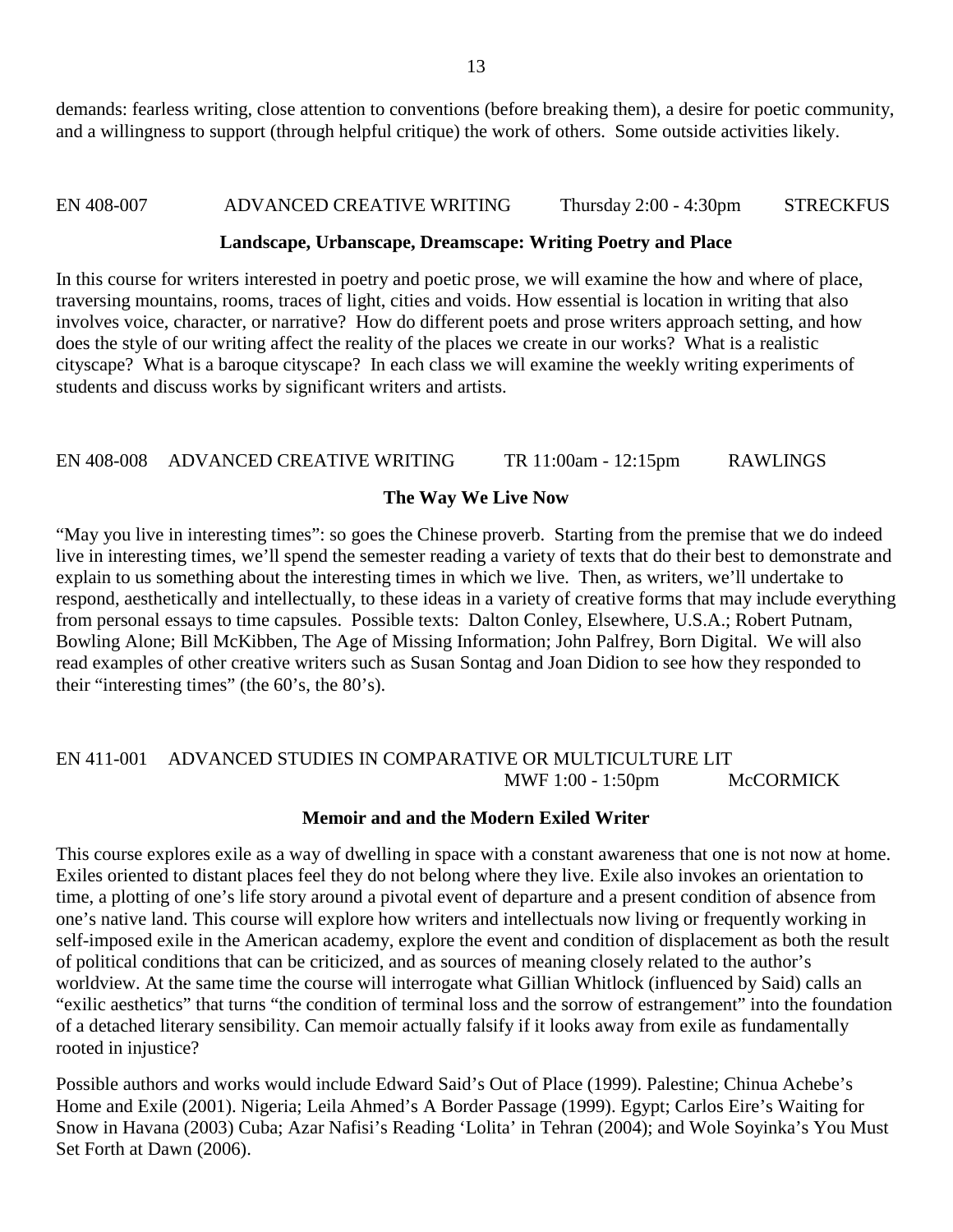# EN 411-002 ADVANCED STUDIES IN COMPARATIVE OR MULTICULTURE LIT TR 8:00 - 9:15am BILWAKESH

#### **Islam in/and American Literature**

The purpose of this course to examine Islam as a trope in American literature, how writers have used, thought about, and considered Islam in their writings. We do not try to address theology or question what "real" vs. fraudulent Islam might be, but rather look at the ways in which Islam has functioned for rhetorical and literary purposes. As Michael Muhammad Knight has written, "You can't talk about Islam in this country without bringing race into it." We will read a cross section of genres, including theoretical texts. Our authors will vary widely in their national and racial backgrounds, ranging from the eighteenth through the twenty-first centuries. Course readings may include writings by Thomas Carlyle, Ralph Waldo Emerson, Omar Ibn Said, Karen Armstrong, Cihan Kaan, Sara Suleri, Edward Said, Malcolm X, Marvin X, Suheir Hammad, Wai Chee Dimock, the RZA, Agha Shahid Ali, and Zohra Saed.

# EN 422-001 ADVANCED STUDIES IN AMERICAN LIT TR 11:00am - 12:15pm WHITE

#### **Whitmania! Walt Whitman in the Twentieth Century**

From his job as head scriptwriter on "Dead Poets Society" to his current gig as Nike pitchman (http://www.youtube.com/watch?v=FdW1CjbCNxw) Walt Whitman's presence in the culture has lived on well into the twenty-first century. This class will explore his legacy as, arguably, the most influential American poet of all time. We will read great swaths of his own work, as well as that of his principal inheritors: Hart Crane, Wallace Stevens, Gertrude Stein, Frank O'Hara, James Schuyler, and Allen Ginsburg. We will ask ourselves as we go what it is that makes Whitman's work so resilient and adaptable to successive generations. Why, well over a century after he first "sounded his barbaric yawp," are we still compelled to yawp right back?

### EN 422-002 ADVANCED STUDIES IN AMERICAN LIT TR 11:00am - 12:15pm BILWAKESH

### **Essaying Emerson**

"Then I dare; I also will essay to be."

In this course, we will consider the form of the essay as it circles around the figure of Emerson. We will read Emerson's essays, essays that he read, and essayists who read him. Each week, we will examine some stylistic elements that mark Emerson and the essays that precede and follow him - the idiosyncratic use of quotation, the evasion of argument, the essay as a repository for non-genred writing, the intrusion and occlusion of the personal, lyrical prose as an alternative to verse, independent and creative criticism, biography that eschews biographical detail, writing as spiritual reckoning.

The syllabus will consist of an overdose of Emerson, along with essays by predecessors, contemporaries, and inheritors. Authors may include: Michel de Montaigne, Jonathan Edwards, Johann von Goethe, Jorge Luis Borges, Ralph Ellison, William James, Oscar Wilde, Ludwig Wittgenstein, Walter Benjamin, Anne Carson, Walter Benjamin.

Writing Requirement: In lieu of a term paper, students will write, each week, a two page essay in response to a specific assignment that addresses a formal concern brought about by the reading.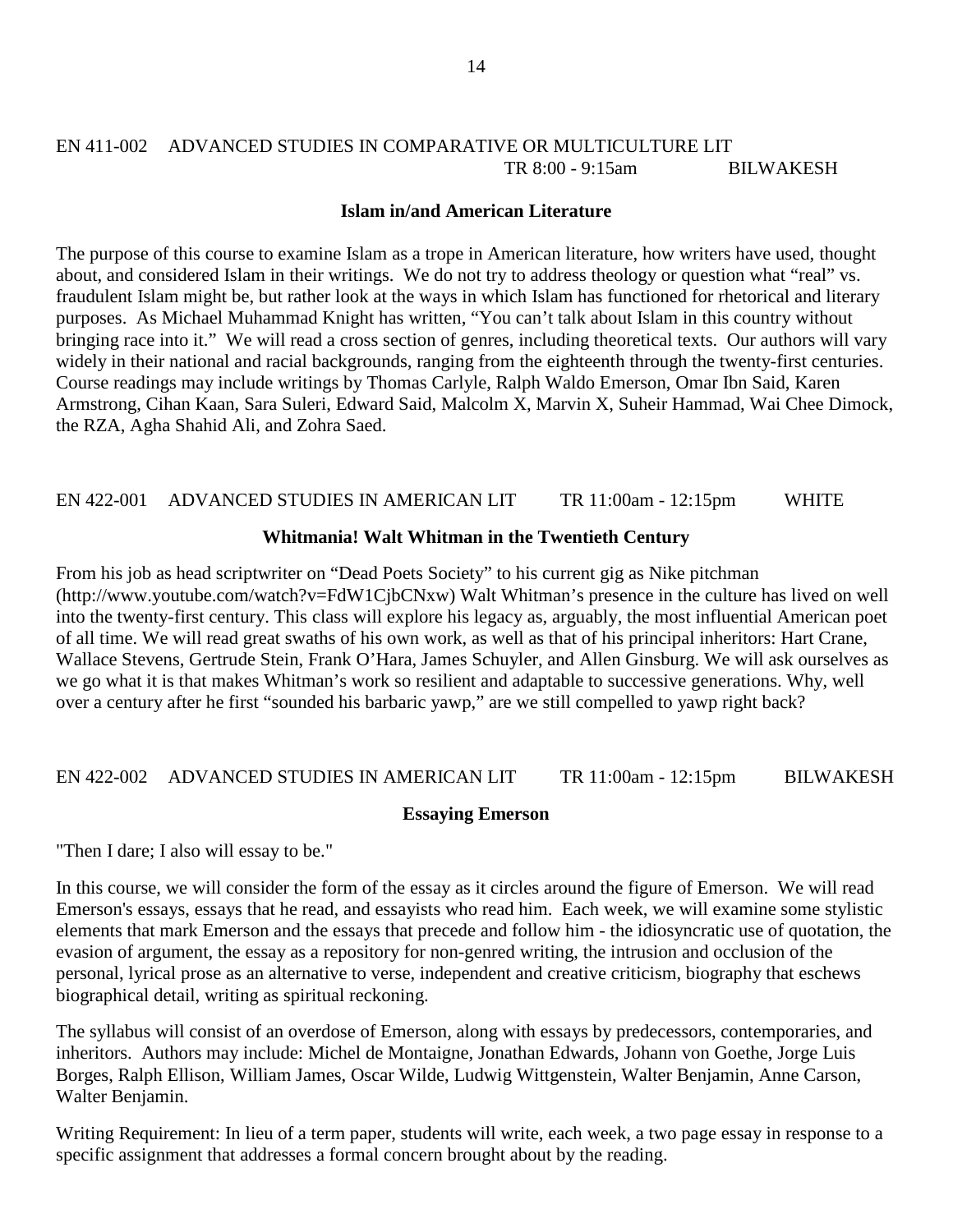### EN 433-001 ADVANCED STUDIES IN BRITISH LIT MW 4:30 - 5:45pm DROUIN

#### **King Lear: Sources and Adaptations**

This course introduces students to a range of theories and methodologies used in the study of Shakespeare's works. Using King Lear as our focal point, we will do a close reading of the play itself before exploring the following related topics: the folk-tale; historical and other theatrical sources of Shakespeare's King Lear; the discrepancies between the Quarto and Folio editions of the play; Nahum Tate's Restoration adaptation (which usurped Shakespeare's version on the English stage for 150 years); a comparative study of different film productions and adaptations of the play; some 20th century textual adaptations; and an analysis of some of the dominant critical responses to the play in the 20th and 21st centuries.

# EN 433-002 ADVANCED STUDIES IN BRITISH LIT MW 3:00 - 4:15pm McNAUGHTON

#### **20th-Century Irish Literature**

Ireland's tumultuous history inspired a collection of world-renowned literature that grapples with some of the most pressing questions of the twentieth century. Many of the writers' names you will recognize: WB Yeats, James Joyce, Sean O'Casey, Elizabeth Bowen, and Samuel Beckett. In this course we will also consider contemporary Irish poets and playwrights such as Seamus Heaney, Ciaran Carson, Medbh McGuckian, and Martin MacDonagh, among others. The works of these writers compel readers with their tremendous aesthetic power. Yet they offer more than dark humor, interesting characters, and verbal mastery. Set against the backdrop of civil-war and international conflict, the works help us to think through the ethical and political implications of imperialism and resistance, military engagement and terrorism, national delimitations of identity and broader understandings. By bearing down on the political history and culture of Ireland—and accessing political cartoons, poetry, stories, novels, plays, and films—we will learn a tremendous amount about both the complex political history of this fascinating, influential island and the history of the 20th century more generally.

#### EN 433-003 ADVANCED STUDIES IN BRITISH LIT MWF 9:00 - 9:50am ULMER

#### **Romantic Dialogues: Wordsworth, Coleridge, Keats**

This class will begin by discussing the poetic dialogue of Wordsworth and Coleridge in the decade following 1795. Poems involved in this dialogic exchange include Lyrical Ballads; The Ruined Cottage; the Rime, Kubla Khan, and Christabel; the Conversation Poems; the two-part Prelude; and the Immortality Ode. We will conclude by discussing Keats's dialogic response to Wordsworth and Coleridge in his poetry. Students will take reading quizzes, write two criticism-incorporating essays, and take a final exam. Class texts: the Norton Critical Coleridge, Jonathan Wordsworth's edition of the Pedlar material and the two-part Prelude, Stephen Gill's Oxford Wordsworth volume, and the Norton Critical Keats.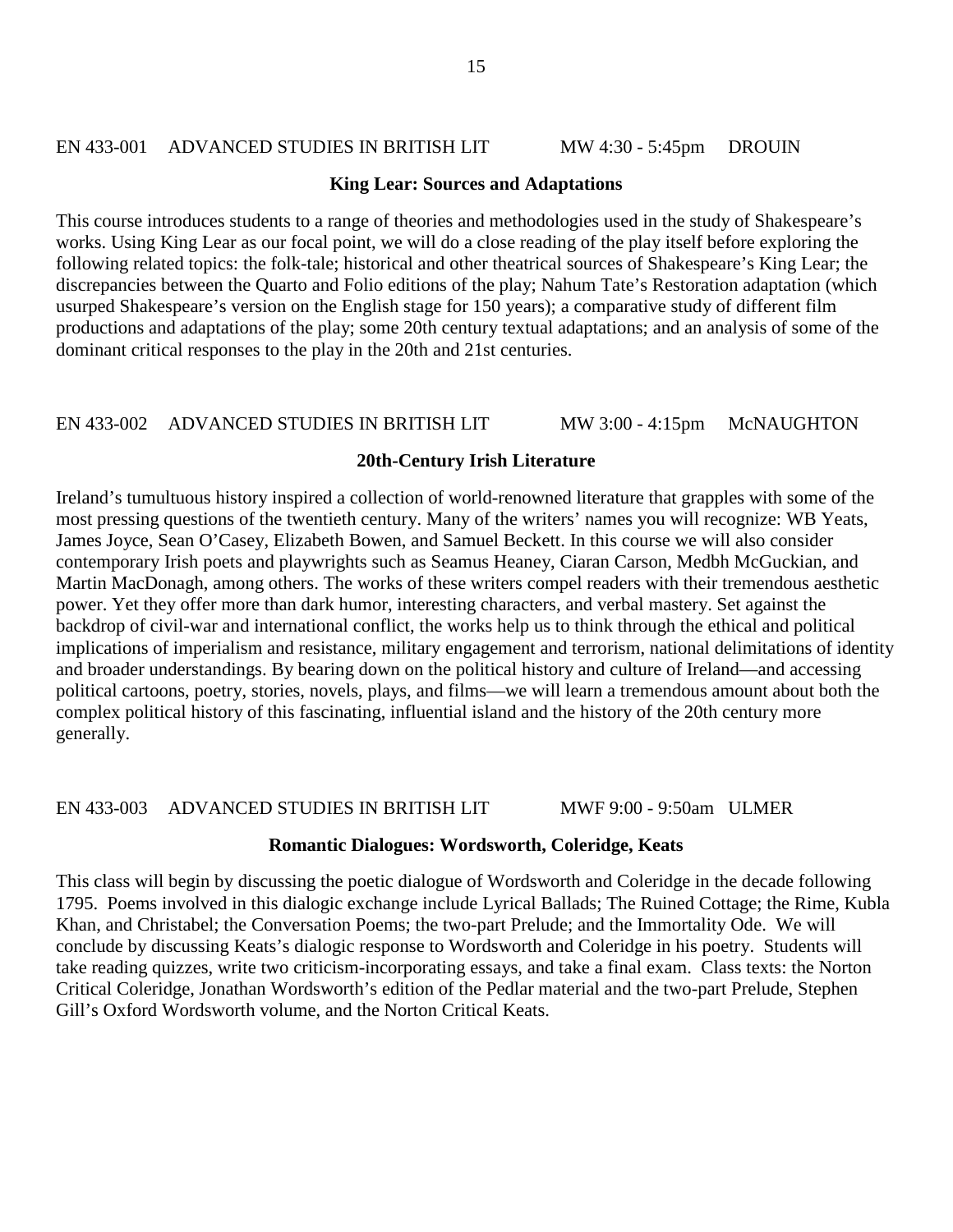# WS 410/EN 444-001 ADVANCED STUDIES IN LIT CRITICISM AND THEORY MW 2:00 - 3.15pm PURVIS

#### **Essential Readings in Women's Studies**

What is the "essence" of Women's Studies? Is it feminist? What does it mean for a text to be identified as "essential" to the field of Women's Studies (an interdisciplinary field)? This course considers these and other questions as it locates key texts and themes that are, among many, "essential" to the field of Women's Studies, as well as central to feminist scholarship across disciplines and to feminist praxis. Course readings include "classic texts," both theoretical and fictional, as well as new and groundbreaking writings that evaluate the very rudiments of Women's and Gender Studies and feminist thought. Authors, including Gayle Rubin, Hortense Spillers, Carol Adams, Margaret Atwood, and Octavia Butler, provide the means by which we assess the relationship of Women's and Gender Studies to feminist thought and provide us with critical investigations of

major terms. Students will read and reflect on assigned readings, discuss them, write about them, and prepare three formal essays on these texts and issues. Note: Writing proficiency is required for a passing grade in this course.

EN 455-001 ADVANCED STUDIES IN WRITING TR 8:00 - 9:15am DAYTON-WOOD

#### **Writing about Place**

In this advanced writing course, students will conduct original research at a site that is important to the region of western Alabama and its history and culture. The result of the semester-long project will be an oral history that documents some aspect of the history of the region. Students will learn how to do fieldwork, visiting sites and making detailed observations. They will organize and analyze data, and conduct interviews. They will write up the findings and revise them several times for both content and style and publish the results of the project online.

EN 466-001 ADVANCED STUDIES IN LINGUISTICS Tuesday 2:00 - 4:30pm DAVIES

### **Variation in American English**

Using films such as My Fair Lady (and American versions of this film), My Cousin Vinny, and School Daze, this course will examine variation in American English. We'll explore differences in accent, vocabulary, grammar, and patterns of language use among people from across the United States. We'll look at how dialect differences developed, reflect on how language is a part of our identity, and consider the consequences of linguistic stereotyping, both positive and negative. Students will have a variety of options for a course project, including the opportunity to contribute to a website on Language in Alabama for the citizens of our state.

#### EN 477-002 ADVANCED STUDIES IN LITERARY GENRE MWF 9:00 - 9:50am DEUTSCH

In this course we will focus on British satires from the twentieth century. We will examine how satirists use various forms of humor to critique and to subvert conventions pertaining to religion, war, politics, the British class system, the education system, the government, and morality. To get to the heart of these satires, we will also look into elements of British history and culture. Along the way, we will investigate how satire works differently in drama, novels, and poetry. Authors will likely include Kingsley Amis, W. H. Auden, Noel Coward, Philip Larkin, Harold Pinter, G. B. Shaw, and Evelyn Waugh.